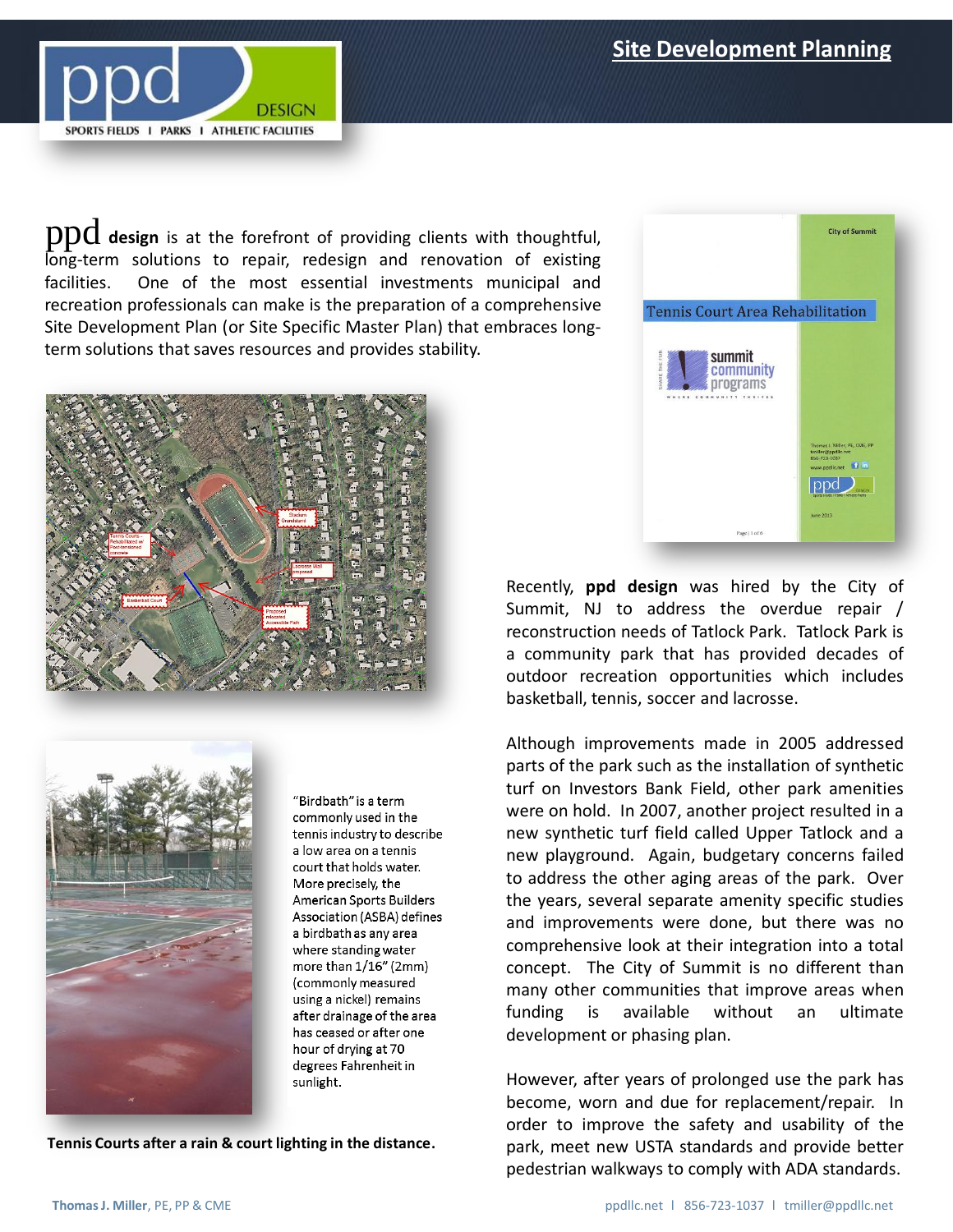



Our firm provides clients with a unique Site Development Planning process that provides a comprehensive evaluation of current facilities, appraisal of new technologies and assessment of future needs. In the case of Tatlock Park, the primary elements that needed to be assessed were the insufficient lighting, a decaying basketball court, cracking tennis courts, interrupted playing fields, non-compliant bleachers, a field house, press box, concession stand and a pedestrian path that cut through active areas. The Site Development Plan **ppd design** has provided to Summit addresses each of these elements individually and then combined them to provide a comprehensive overview for redesign.

**Existing ancillary item**

The fencing system appears to be at the end of its useful life.



During the evaluation phase of Tatlock Park, **ppd design** recognized that the existing tennis lighting had been improperly installed and that portions of the lighting plan had not been completed. **ppd design** offered Summit an option to make the park a safe and well lit area. If money were available our team would install updated lighting to conform with new, more cost efficient and stable technologies. Understanding the client's budget and capabilities is an area of expertise for ppd. Offering multiple solutions allows clients to make the decisions that are right for their facility.

During assessment, **ppd design** carefully considered the current state of the tennis and basketball courts – not just their current condition, but also the new standards of the USTA and NFHS and how they have impacted the usability of the courts. Many factors were taken into account by both Summit and **ppd design** to include: How much use does each facility get? Should one be eliminated to improve the other? Are there benefits to upgrading to current national standards for either/both? By taking all of these questions into account our firm was able to provide a reasonable solution that fits both the needs and the budget of its client. **ppd design** has presented Summit with a fresh plan, with a variety of options within it, to meet those needs. Having Summit as a true partner in this project was the key to the success of this plan. The City of Summit wanted to invest in a Site Development Plan that did more than bandage existing issues. Summit has recognized that the park facilities have begun to reach the end of their useful life and has set aside resources to address these issues.



**Proximity of the homeowners**

During the discussion of the addition of the tennis court, one of the factors that must weigh in on this decision is the removal of vegetation and the need for an additional court at this location.